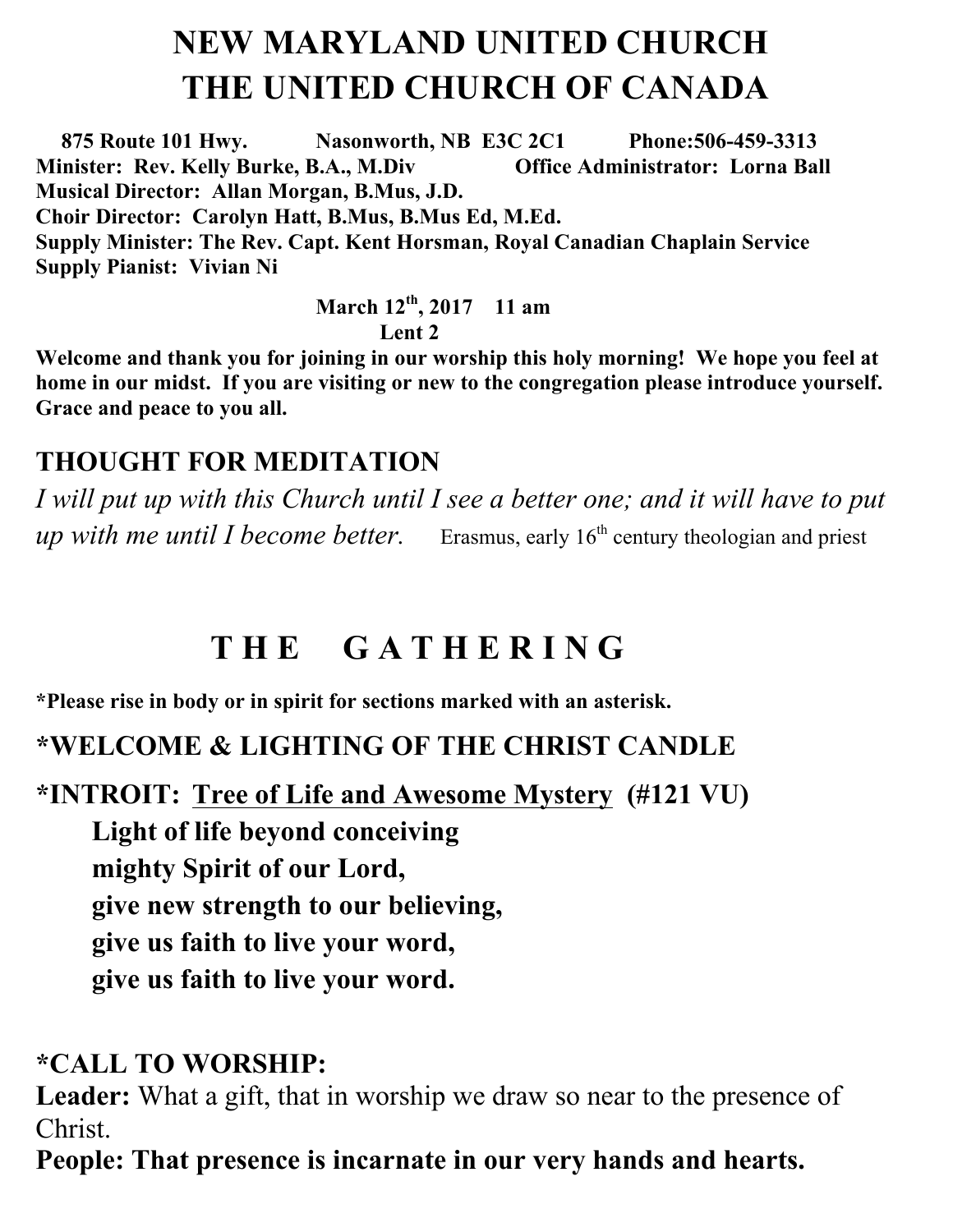**Leader:** What a joy, that in this worship and praise, we have such visible reminders of God:

**People: in Scripture, in songs of faith, in the beauty of God's people together.**

**Leader:** What a strength, that in this place our faith finds a home:

### **People: where God befriends us, and where we befriend one another.**

**Leader:** So for these reasons, and many more, we give God thanks and praise!

**People: Come, let us worship God!**

**HYMN #389 VU God is Here**

**OPENING PRAYER** 

**HYMN #340 VU Jesus, Friend of Little Children** 

**A Time with the Children** 

**HYMN #340 VU Jesus, Friend of Little Children** 

### **PRAYING FOR FORGIVENESS AND UNDERSTANDING**

**Leader:** Two Sundays into the season of Lent,

**People: and we are already finding the Lenten walk a challenge.**

**Leader:** Whether we have given something up, or taken on a new challenge, **People: oh the human spirit is a fickle and resistant thing.** 

**Leader:** And so what begins with the best of intentions,

**People: flags quickly, or has a false start, or worse, flattens out.**

**Leader:** Yet this is why we are here, to be honest and admit that we are only too human,

**People: and Jesus the Christ knows this only too well.**

Leader: So in this time of silence, let us bring before God where we need strength for the human journey of faith**:**

### **Time of silence**

Leader: Life your spirits, renew yourselves in the love and grace of God, and be free:

**People: to start anew, to start afresh or just plain start. Amen. 2.**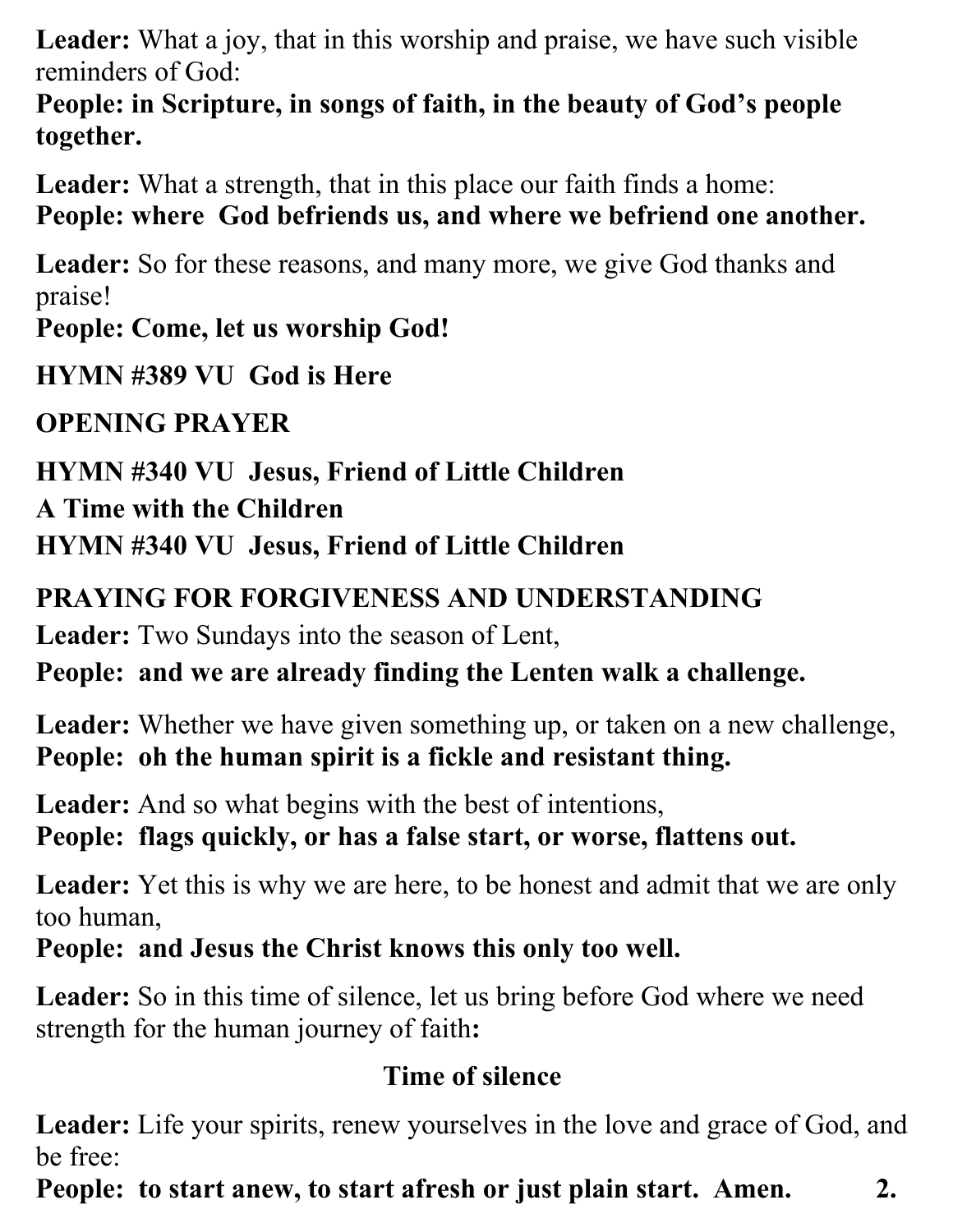## **HEARING THE WORD**

### **SCRIPTURE: Psalm 121 VU 844 Romans 4:1-5, 13-17 John 3:1-17**

**ANTHEM: "Hymn of Promise"** arr. J. Ferguson **SERMON HYMN# 661 VU Come to My Heart** 

### **T H E R E S P O N S E**

#### **ANNOUNCEMENTS**

### **OFFERING & OFFERTORY Deep in Our Hearts 154 MV**

Deep in our hearts there is a common purpose; deep in our hearts there is a common goal; deep in our hearts there is a sacred message, justice and peace in harmony.

#### **PRAYERS OF THE PEOPLE**

**Leader:** God hear our prayer, **People: and in your love, answer.**

> **Our Father who art in heaven, Hallowed be thy name. Thy kingdom come, Thy will be done, On earth as it is in heaven. Give us this day our daily bread, And forgive us our trespasses, As we forgive those who trespass against us.**  And lead us not into temptation, 3.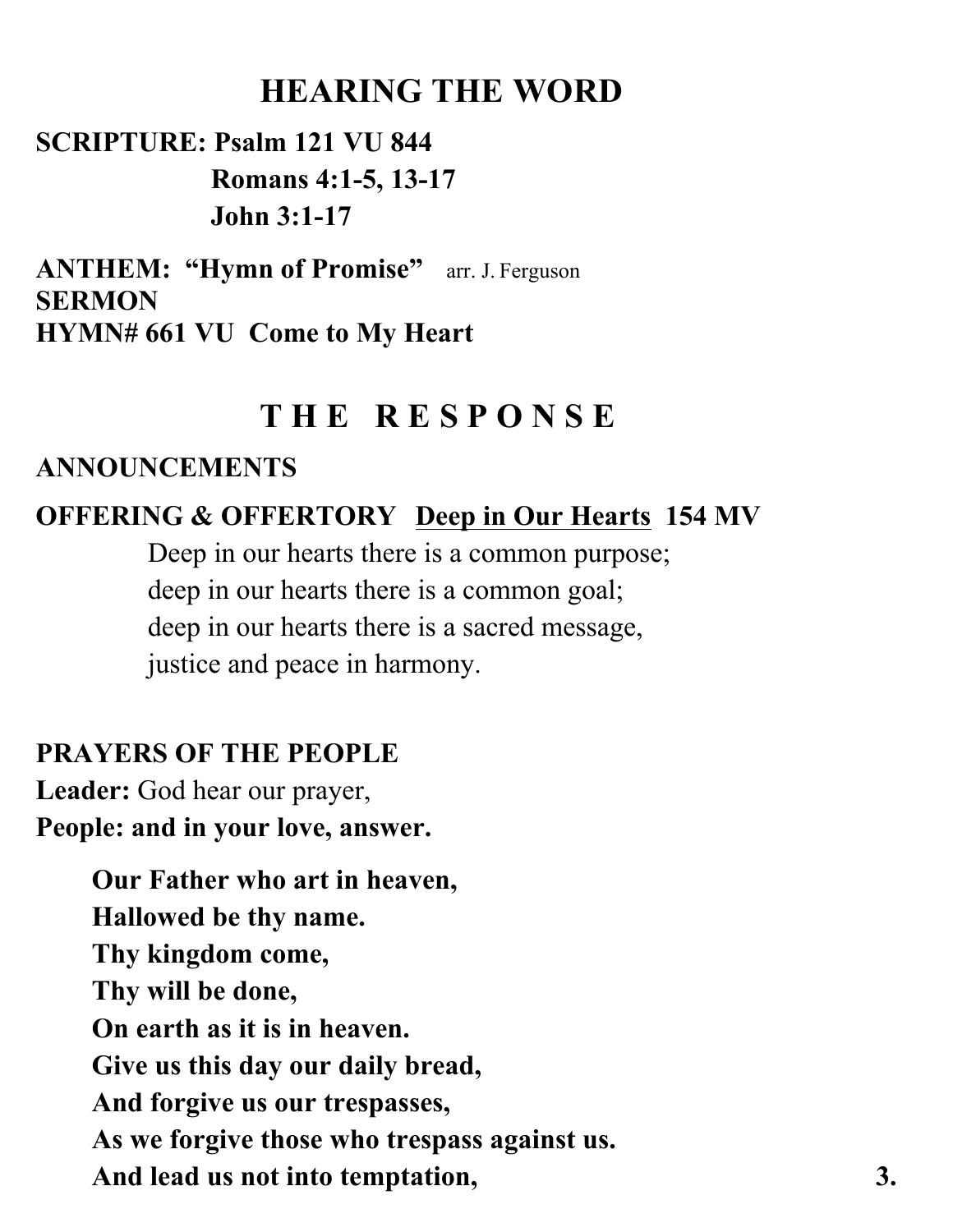**But deliver us from evil, For thine is the kingdom, the power and the glory, For ever and ever. Amen.** 

**\*HYMN# 178 VU Who Is My Mother**

**THE LITANY OF DIMINISHING LIGHT Leader:** Even as the days grow longer, **People: Jesus' time grows short.** 

**[the second purple candle is extinguished]**

Leader: Even as the Christ-light shines, the world tries to hide the light of Peace.

**People: But we will not let our Peace be hidden.**

#### **BENEDICTION**

### **\*CHORAL BLESSING: May God's Sheltering Wings 214 MV**

**May God's sheltering wings, her gathering wings protect you. May God's nurturing arms, her cradling arms sustain you, and hold you in her love, and hold you in her love.**

# **ANNOUNCEMENTS**

**E-Mail: nmuc@nb.aibn.com Website: www.newmarylandunited.ca**

*If you know of someone in hospital please notify the Church. Please forward items of prayer and celebration to the Minister. For emergencies, you may call Rev. Jane Johnson at 440-9981.*

**Greeters This Week:** Meg Simms **Tellers This Week:** Lloyd Penney and Bob Watson **Trustees On Duty (Mar):** Dave Ward and Ann Urquhart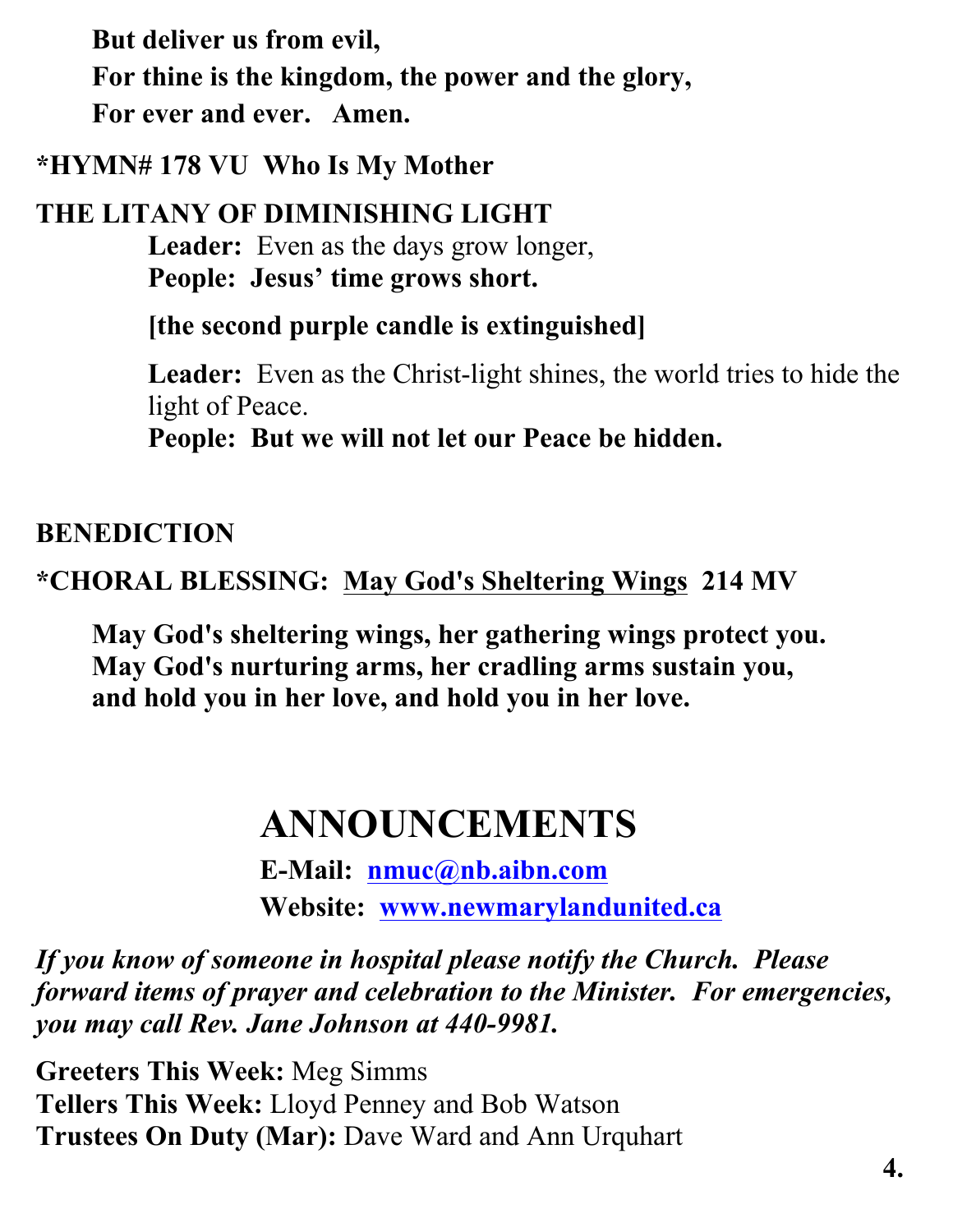### **LOOKING AHEAD:**

| Tue., Mar. $14^{th}$ - 1:30 pm - Session                                     |
|------------------------------------------------------------------------------|
| 7:00 pm - Board of Trustees Meeting                                          |
| Wed., Mar. $15th - 1:00$ pm - Quilters                                       |
| Sat., Mar. 18 <sup>th</sup> - 8 am-12 noon - Fundraising Community Breakfast |
| Mon., Mar. 20 <sup>th</sup> - Beacon Submissions due (see below)             |
| Tue., Mar. $21^{st}$ - 7:00 pm - Official Board Meeting                      |
| Wed., Apr. $5th$ - 6:00 pm - "Chili Night" (see over)                        |

**Please note that 2016 Tax Receipts are available in the main foyer or see Lloyd Penney.**

**BEACON SUBMISSION** - Submissions for the next issue of **"The Beacon"** are due on or before **Monday, March 20th.** Please leave them at the church office or forward them to klister1938@gmail.com

**EASTER PLANTS –** The **Worship Committee** is taking orders for Easter lilies, tulips, daffodils, and hydrangea. The purpose of this project is threefold: to beautify our sanctuary on Easter Sunday, can be placed as memorials, or to take home or give to a friend or shut-in after the service. Cost is as follows: lilies, tulips, and daffodils are \$10 each and hydrangea is \$20. To order your Easter flowers, contact Loraine Ward @ 455-8208. Cut off date for ordering is **March 26.**

**GREEN TIP –** Use a microfibre cloth for dishes, spills and general cleaning duties. One microfiber cloth can take the place of 60 rolls of paper towels before it needs to be replaced.

**NOTE: If you would like to send a card to Rev. Kelly during her time away, her mailing address is Rev. Kelly Burke, 100 Berkley Drive, New Maryland, NB E3C 1C3**

*OBSERVER* **- The March edition of** *"The Observer"* **has arrived and is available to borrow from the library area. 5.**